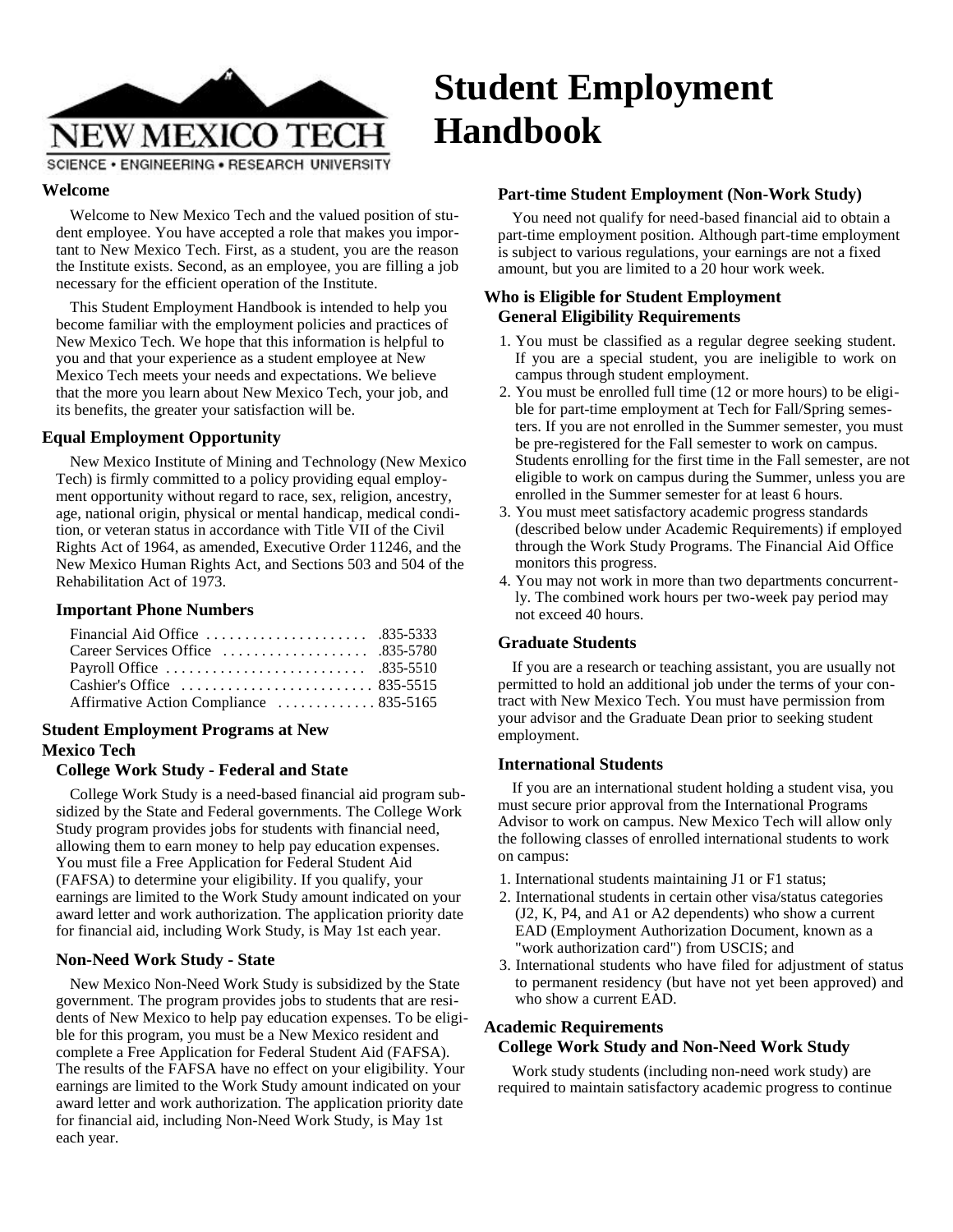to qualify for employment. Students are given the Satisfactory Academic Progress Policy when awarded any financial aid, including work study. The policy is available in the Financial Aid Office as well as in the New Mexico Tech Catalog. For more information, please contact the Financial Aid Office.

#### **Part-time Employment (Non-Work Study)**

Part-time employment students must maintain full time enrollment at New Mexico Tech in order to continue employment.

#### Exceptions

Students that will be graduating in a semester and are enrolled in less than full time may be eligible to work under the parttime student employment program. Approval must be obtained from the Director of Financial Aid before obtaining a Student Work Authorization.

#### **The Hiring Process Work Study Students**

1. Once your eligibility for Work Study has been determined, you will be sent an award email from the Financial Aid Office. Log into your Ban Web account to accept the award.

#### **Work Study and Part-Time Work Students**

- 1. The Career Services Office posts the student employment jobs that are available. The postings can be viewed online a[t www.myinterfase.com/nmt/student.](http://www.myinterfase.com/nmt/student) Once you have found a job you are interested in, you will need to interview with the department and be offered the position.
- 2. Obtain a Student Work Authorization Form from the Financial Aid Office. This form will need to be completed by you and your supervisor and then returned to Budget & Analysis.
- 3. For first time employees an I-9 form will need to be completed in Budget and Analysis, Brown Hall 114. A list of acceptable documentation is available at Budget & Analysis.
- 4. Your Student Work Authorization will be good for the entire academic year, including the break between the Fall and Spring semesters. A new Student Work Authorization will need to be completed for the Summer.

#### **Graduate Research/Teaching Assistantships**

- 1. An I-9 Form will need to be completed in the Budget & Analysis, Brown Hall 114. A list of acceptable documentation is at Budget & Analysis.
- 2. Contracts for graduate student research and teaching assistantships are initiated by the department and confirmed by the Office of Graduate Studies. You may contact the Office of Graduate Studies for assistance.

# **Graduate Fellowship Contracts**

These contracts are initiated by the department and confirmed by the Office of Graduate Studies and the Financial Aid Office. Please contact the Office of Graduate Studies for assistance.

#### **Resident Assistant Contracts**

- 1. An I-9 Form will need to be completed in the Budget & Analysis, Brown Hall 114. A list of acceptable documentation is available at Budget & Analysis.
- 2. Resident Assistant Contracts are initiated through the Residential Life Office. A copy is provided to the Financial Aid Office. You may contact the Residential Life Office for assistance.

### **Student Government Association Officer Salary Contracts**

The SGA President initiates all Student Government Association Officer salary contracts. Copies are provided to the Financial Aid Office. You may contact the SGA President for assistance.

#### **On The Job**

#### **Training**

Your supervisor will provide you with the training necessary to effectively perform your job. You will be paid during the training phase of your job. Any training questions should be directed to your supervisor.

#### **Dress Code**

Your supervisor will expect you to dress appropriately for the job that you are performing. Discuss with your supervisor the dress that is appropriate for your position.

#### **Probation Period**

As a new student employee, you will be hired on a probationary basis during the first eight weeks of each new job. During this period, you have the opportunity to determine whether the job is acceptable for you. You have the option of changing jobs if you find other employment that is more compatible with your schedule or with your career interest. During the probationary period your supervisor will assess your performance as well. You may be released from your job during or at the conclusion of the probationary period, with or without cause. The decision to terminate you is not subject to appeal.

#### **Hours That You May Work**

Fall/Spring Semesters

You may work up to 20 hours per week or 40 hours per pay period.

#### Summer Semester

During the summer, the number of hours that you may work depends on the number of credit hours that you are enrolled:

|               |           | FICA/Medicare |
|---------------|-----------|---------------|
| #Hrs Enrolled | #Hrs/Week | Taken Out?    |
| 0,1,2         | 40        | Yes           |
| 3,4,5         | 30        | Nο            |
| $6+$          | 20        | Nο            |

Semester Breaks

During semester breaks, you are permitted to work 40 hours per week/80 hours per pay period. However, you must be pre-registered for the upcoming semester.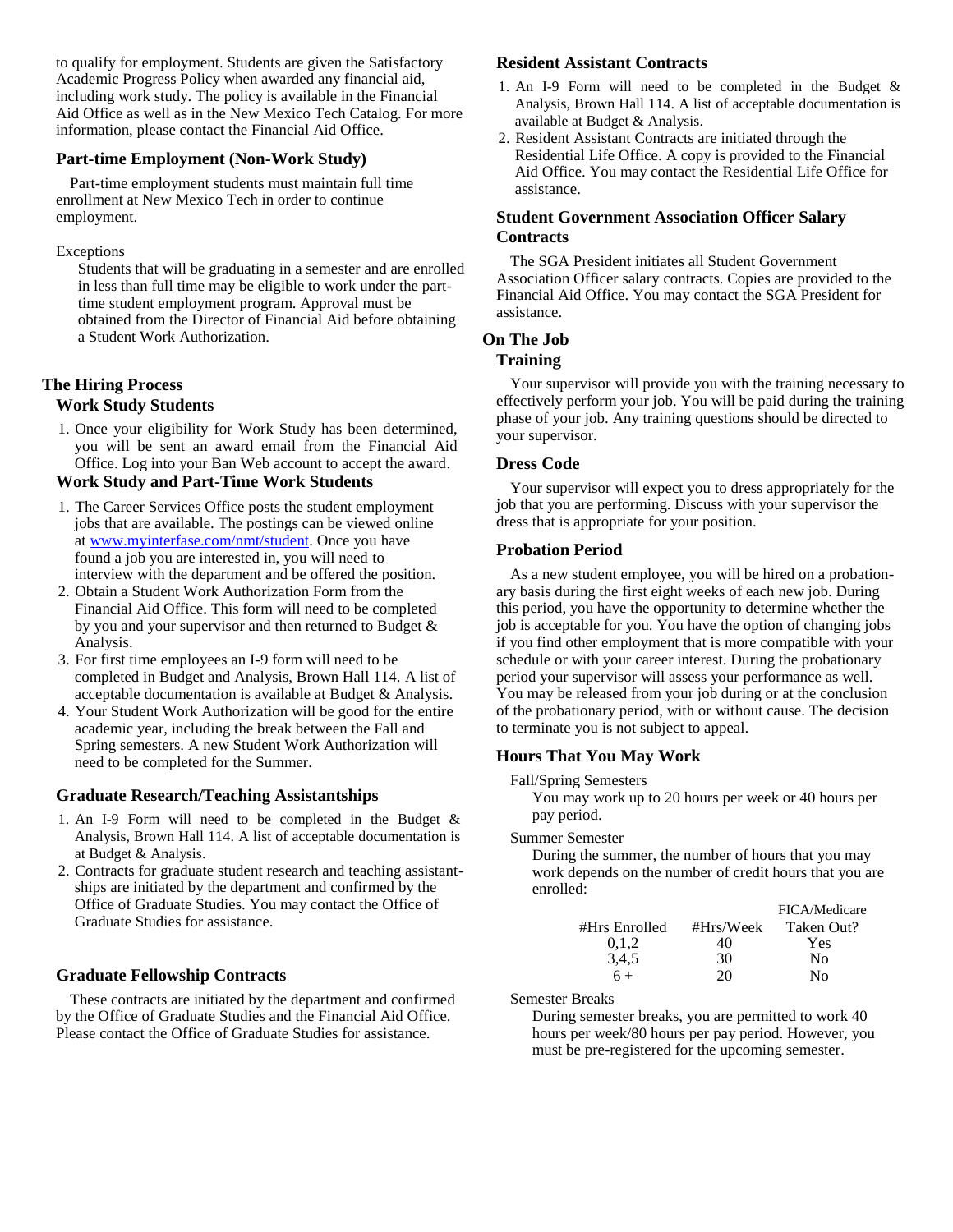#### **Work Schedule**

Your work schedule is dependent upon your class schedule and your supervisor's needs. It is your responsibility to monitor and limit your hours worked as outlined above.

#### **Pay Rates**

Your supervisor will set your rate of pay. The minimum amount of pay a student may receive is minimum wage, currently \$7.50 per hour. The maximum amount of pay a student may receive is \$15.00 per hour for undergraduates and \$25.00 per hour for graduates as set by the VP of Admin. and Finance.

#### **Overtime and Holiday Pay**

As a student employee you are not allowed to work overtime at New Mexico Tech. If you are required to work on a holiday, you will receive straight time pay for the holiday and you still may not work more than twenty hours in any week while classes are in session. During semester breaks you may work no more than forty hours per week including any holiday time.

If you work more than forty hours in any week (twenty hours when classes are in session) you will be subject to disciplinary action up to and including termination. Any department or principal investigator which knowingly allows student employees to exceed these weekly limits may lose their student employment privileges.

#### **Pay Periods and Time-Reporting**

Pay Periods are two weeks long. A time sheet must be turned in to the Payroll Office by 9:00 AM on the Monday following the end of the pay period to receive your paycheck the following Friday. Check with your supervisor on where and when to turn in your time sheets for supervisory signature and forwarding to Payroll. Your supervisor will supply you with a time sheet.

Note: You must be properly authorized in order to be paid. This means you must have your Student Work Authorization turned in and approved by Payroll before you can be paid.

#### **Paycheck Pickup**

The New Mexico Tech Payroll Office issues student paychecks every other Friday. You may pick up your paycheck in the Cashier's Office in Fidel Center, upon presenting your New Mexico Tech ID or you may arrange for direct deposit of your check in the Payroll Office.

#### **Benefits**

Student employees are not eligible for any benefits such as sick leave, annual leave or retirement.

Worker's Compensation: All student employees are covered by worker's compensation. Reports of accidents on the job must be filed with your supervisor and the Human Resources Office within 10 working days of the occurrence.

#### **Rest Periods**

You may take a 15 minute paid rest for every four hours of continuous work. You and your supervisor should agree on the time for your rest periods.

#### **Taxes and W-2 Forms**

All wages paid to student employees, including Work Study, are subject to income taxes. You must complete the Employee's Withholding Allowance Certificate (W-4) before starting work. Student employees are exempt from paying FICA taxes during the Fall and Spring semesters, and during the Summer semester if you are enrolled.

A statement of wages earned (W-2) will be issued to you for the calendar year. It is mailed to you in January following the end of the calendar year. You should check with the Payroll Office to be sure that your current permanent mailing address is correct.

#### **Employment Termination Voluntary Termination**

You may terminate your job at any time. You should submit your resignation in writing, no less than two weeks prior to your last day of work. In return, your supervisor may not terminate you less than two weeks after the date of your written notification.

However, you are considered to have resigned from your job if:

- 1. You walk off the job.
- 2. You are absent for three consecutive work days without permission, except when an emergency situation precludes you from giving notice.
- 3. You fail to return to work within six working days following the end of a personal leave of absence.

#### **Involuntary Termination**

You may be involuntarily terminated from your job if:

- 1. You fail to perform in a satisfactory manner. Your supervisor must provide a written warning giving you an opportunity to correct your deficiencies. Usually the time period between the written warning and termination is two weeks. Failure to respond to such notice could result in termination.
- 2. You commit a major offense such as theft, gross misconduct, or gross insubordination.

You may be immediately terminated without prior notice for committing any act falling in number 2 above. If you are involuntarily terminated, you have the option of pursuing the issue as outlined in the Due Process Procedure.

#### **Financial Aid Office Termination**

The Financial Aid Office may terminate your employment for the following reasons:

- 1. You have earned an amount equal to your work study award for the semester or academic year.
- 2. You no longer meet the enrollment requirements necessary to participate in one of the student employment programs.
- 3. You are on academic or disciplinary suspension.
- 4. You have withdrawn from New Mexico Tech.
- 5. Limited project funding forces your termination.
- 6. You have graduated from New Mexico Tech.
- 7. The project you were hired for has been completed.

All students who have received a work study award but who do not begin utilizing the funds by the fifth week of the semester, may have their award canceled.

#### **Due Process Procedure**

While New Mexico Tech endeavors to maintain pleasant working conditions to promote a cooperative, effective working relationship with all employees, New Mexico Tech also recognizes